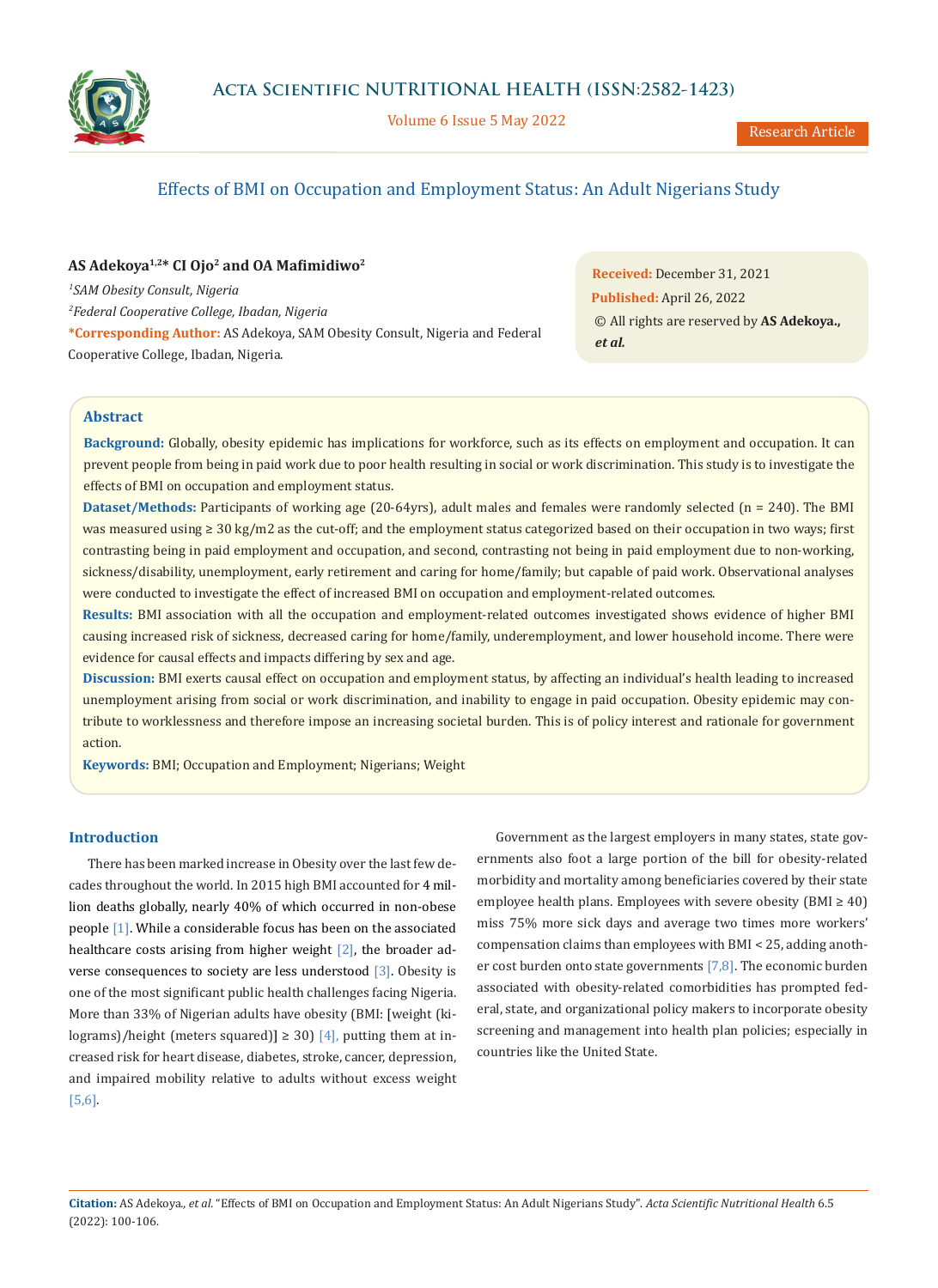The effects of poor health on work, occupation, and employment are of substantial policy interest and provide an important rationale for government action  $[9]$ . Employment status is a measure of an individual's economic activity, including being employed (in paid work), unemployed (not employed but capable of paid work), incapacity benefit (not able to work due to poor health), being a carer (not in paid work to allow looking after someone else) and retired.

Moreso, health and health inequalities are also found to be related to employment measures [10-12]. The direction of causation has been less thoroughly explored. The pathways by which BMI impacts on employment might be varied. Some of these effects may be directly related to poor health due to illness, injury and disability [13], whereas others may be related to reduced employability even if health is unaffected for example, due to workplace discrimination. Obese individuals face inequalities in hiring, wages, promotions, job termination and negative attitudes from co-workers  $[14]$ . For instance, studies have found obesity negatively impacting on perceived job suitability  $[15]$ . Despite policy interest in the adverse economic and employment impacts of obesity, establishing causality is challenging.

To investigate the effects of BMI on occupation and employment status, the relationship between BMI, occupation and employment status investigated. The impact of BMI on indicators related to socioeconomic conditions-namely, household income, educational attainment and area-based deprivation were also looked into [16].

#### **Methods**

Subjects' BMI were calculated from their height and weight measured during their assessment. The BMIs were coded into categories comparing each other category against employment. All occupations and employments were termed paid employment. Current occupation and employment status was self-reported.

The occupations and employments were categorized as: farming =I, trading = II, civil servant = III, artisan = IV, and not working = V, and also classified as Low Employment (V) = I, and High Employment (I-IV) = II. As the analysis sampled only those of working age, anyone retired is in early retirement.

The educational level was classified as:- Primary School = I, Secondary/High School = II, Technical = III, Vocational = IV, Polytechnic/College of Education = V, University graduate = VI, Postgraduate = VII; which were grouped as  $LOW = (I-IV)$  and  $HIGH =$  (V-VII); and also as lower than High School, High School graduate, and higher than High school for analysis purposes [38]; and related with annual incomes which were classified as Low Income (#30, 000-#110,000) = I; Medium Income (#120,000-#200,000) = II; High Income (#210,000 and above) = III; and also grouped as Low Income (I) and High Income (II-III) for analysis purposes [17-19,37].

#### **Results**

To establish causality is somehow challenging, and the direction of relationship is possible as changes in employment can cause changes in weight. In many localized epidemiological studies, common socioeconomic factors can be confounding to both weight and occupation or employment; making it difficult to accurately measure these variables in relation to obesity in some cases.

Table 1 showed the descriptive information of the sample, which comprised of 120 men and 120 women between the age (20-64 years) i.e., the working age. All the sample population were engaged in paid occupation and employment, except for those not working (due to sickness, early retirement, or unemployed). The results for the employment or occupation in relation to the BMI showed the mean BMI of urban female  $(28.49 \text{ kg/m}^2)$  and rural female  $(27.64 \text{ kg/m}^2)$  according to the overall population and categories of occupation and employment i.e., farming, trading, civil servant, artisan and not working. Their mean BMI fell below the cut-off value of BMI that can raise alarm for obesity pandemic. The mean BMI for rural male (26.17 kg/m<sup>2</sup> ) and urban male (29.30 kg/ m<sup>2</sup> ) according to the categories of occupation and employment showed that they are also below the cut-off value of BMI for obesity.

Table 1 also shows that, among the employed in the urban localities, civil servants had the highest mean BMI (34.32  $\pm$  3.48 for males and  $38.14 \pm 3.22$  for females) and the lowest mean PAL (1.72  $\pm$  0.17 for males and 1.66  $\pm$  0.13 for females); while in the rural localities civil servants also had the highest mean BMI (33.91 ± 5.29 for males and  $36.39 \pm 5.61$  for females).

The not working group in the urban localities had mean BMI  $(30.14 \pm 4.55$  for males and  $31.32 \pm 5.15$  for females) and the mean PAL values (1.75  $\pm$  0.31 for males and 1.63  $\pm$  0.21 for females).

Since occupation and employment status had great influence on the income with resultant causal effects on the prevalence of obesity, the overall population of the respondents were assessed and categorized based on the income that corresponds with their

**Citation:** AS Adekoya*., et al.* "Effects of BMI on Occupation and Employment Status: An Adult Nigerians Study". *Acta Scientific Nutritional Health* 6.5 (2022): 100-106.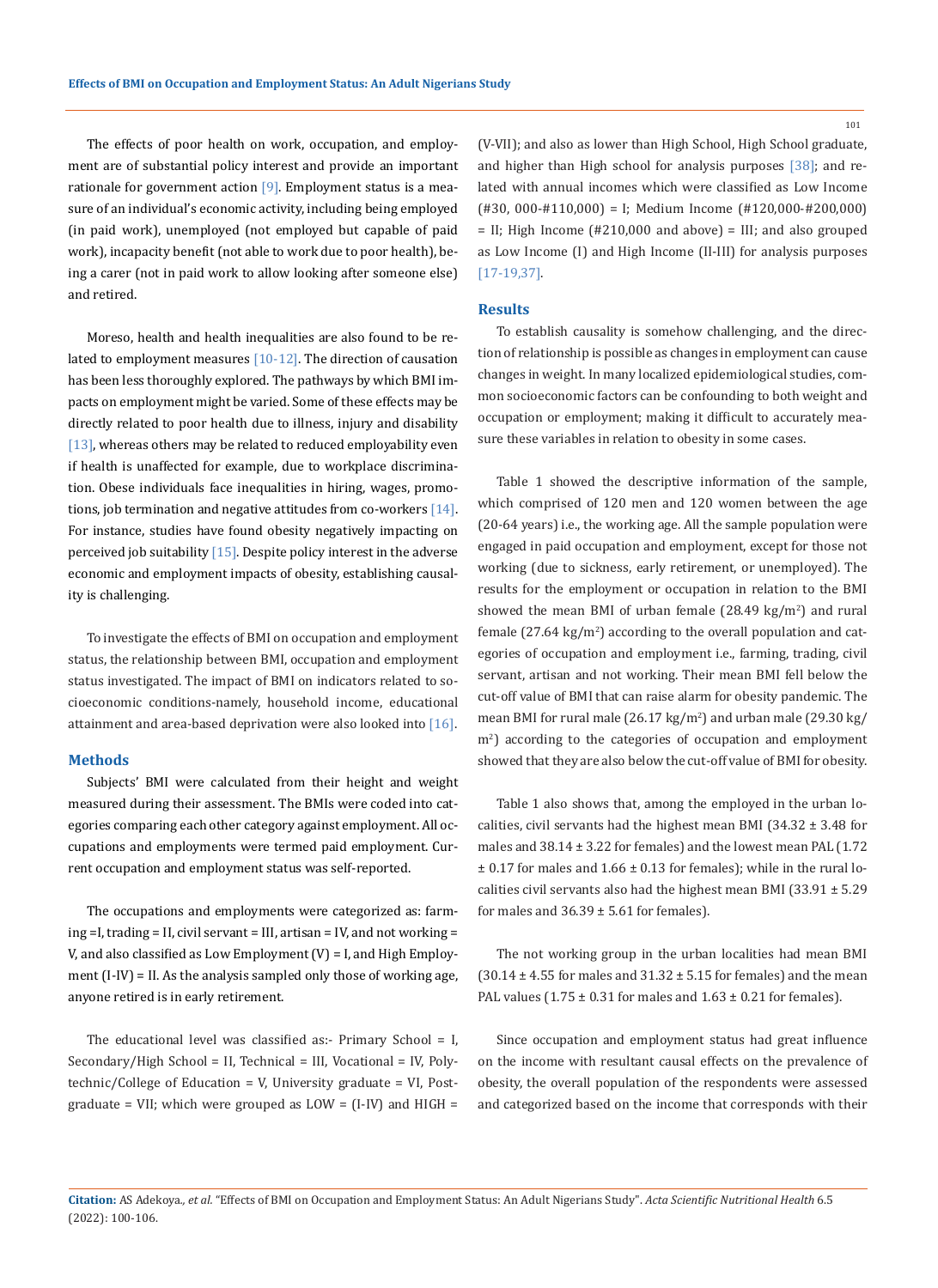| <b>Occupation/Employment</b> | $m-60$ | $f - 60$ | BMI $\left(\frac{\text{kg}}{\text{m}^2}\right)$ |                  | <b>PAL</b>      |                 |
|------------------------------|--------|----------|-------------------------------------------------|------------------|-----------------|-----------------|
| <b>Urban</b>                 |        |          | M                                               |                  | m               |                 |
| Farming                      | 3      | 2        | $30.13 \pm 2.91$                                | $31.05 \pm 4.44$ | $1.86 \pm 0.39$ | $1.74 \pm 0.51$ |
| Trading                      | 19     | 23       | $31.16 \pm 3.17$                                | $36.12 \pm 4.18$ | $1.76 \pm 0.21$ | $1.83 \pm 0.19$ |
| Civil servant                | 2.7    | 23       | $34.32 \pm 3.48$                                | $38.14 \pm 3.22$ | $1.72 \pm 0.17$ | $1.66 \pm 0.13$ |
| Artisan                      | 12     | 5        | $32.14 \pm 4.31$                                | $31.63 \pm 5.41$ | $1.86 \pm 0.19$ | $1.69 \pm 0.27$ |
| Not working                  | 3      | 3        | $30.14 \pm 4.55$                                | $31.32 \pm 5.15$ | $1.75 \pm 0.31$ | $1.63 \pm 0.21$ |

| Occupation/Employment | $m-60$ | $f - 60$ | BMI $\left(\frac{\text{kg}}{\text{m}^2}\right)$ |                  | <b>PAL</b>      |                 |
|-----------------------|--------|----------|-------------------------------------------------|------------------|-----------------|-----------------|
| <b>Rural</b>          |        |          | M                                               |                  | m               |                 |
| Farming               | 40     | 15       | $29.19 \pm 3.33$                                | $30.30 \pm 6.60$ | $1.85 \pm 0.31$ | $1.73 \pm 0.39$ |
| Trading               |        | 13       | $30.49 \pm 3.01$                                | $32.63 \pm 6.14$ | $1.75 \pm 0.33$ | $1.67 \pm 0.23$ |
| Civil servant         | 13     | 10       | $33.91 \pm 5.29$                                | $36.39 \pm 5.61$ | $1.71 \pm 0.29$ | $1.68 \pm 0.12$ |
| Artisan               | 7      | 5        | $31.04 \pm 2.88$                                | $33.04 \pm 2.11$ | $1.83 \pm 0.20$ | $1.82 \pm 0.14$ |
| Not working           | 6      | 4        | $30.58 \pm 5.13$                                | $30.67 \pm 3.90$ | $1.72 \pm 0.22$ | $1.61 \pm 0.11$ |

**Table 1:** The mean descriptive distribution of BMI and PAL according to the categories of the occupation and employment.

occupation and employment categories. This is revealed in Table 2, where the urban localities that are predominantly occupied by the educated of any of the working categories had 18.3% of their males which were obese in the low-income class and 53.9% of them in the high income class.

Also, 35% of the females of the urban localities were in the low income class, and 51.3% of them were in the high income class. The Table 2 also reflects the results of the rural people, of which their males are majorly in the farming category of occupation and employment, where 0.0% of the males which were obese are in the lower income class and 33.3% in the higher income class. The females that were obese were 25% in the lower income class and 50% of them were in the higher income class.

In contrast to all these evidences, only improved level of education which changes occupation and employment states, and increases income levels as the GDP per capita and GNI per capita profiles rise across all localities can contribute to the rising BMI among the population, thus creating a fixed effects estimates on the employment-related outcomes on the BMI overtime. According to a report on Mendelian Randomisation, the estimates of causal effects of BMI on employment presented by (1) and (2) which estimators selected via the Rucker model selection framework, agreed on existence of an interval lying within the 95% confidence intervals of all the estimates except on maximum educational level. They showed that based on MR analyses, there is wide evidences for no (or very little) effect of BMI on early retirement, unemployment, non-employment, hours worked, and educational attainment.

But our finding showed wide evidences of PAL, educational attainment, occupation and employment status, and income levels having causal effects on the BMI outcomes.

| % Obese                                   |      |        |                                     |  |  |
|-------------------------------------------|------|--------|-------------------------------------|--|--|
| Rural population of                       |      | Income |                                     |  |  |
| categorized<br>occupation/<br>employment: |      |        | Low Income (I) High Income (II-III) |  |  |
|                                           | m-60 | 0.0    | 33.3                                |  |  |
|                                           | f-60 | 250    | 50.0                                |  |  |

| % Obese                                      |        |        |                                     |  |
|----------------------------------------------|--------|--------|-------------------------------------|--|
| Urban population                             |        | Income |                                     |  |
| of categorized<br>occupation/<br>employment: |        |        | Low Income (I) High Income (II-III) |  |
|                                              | $m-60$ | 18.3   | 53.9                                |  |
|                                              | f-60   | 35.0   | 513                                 |  |

**Table 2:** Percentage obese in relation occupation/employment status and income levels.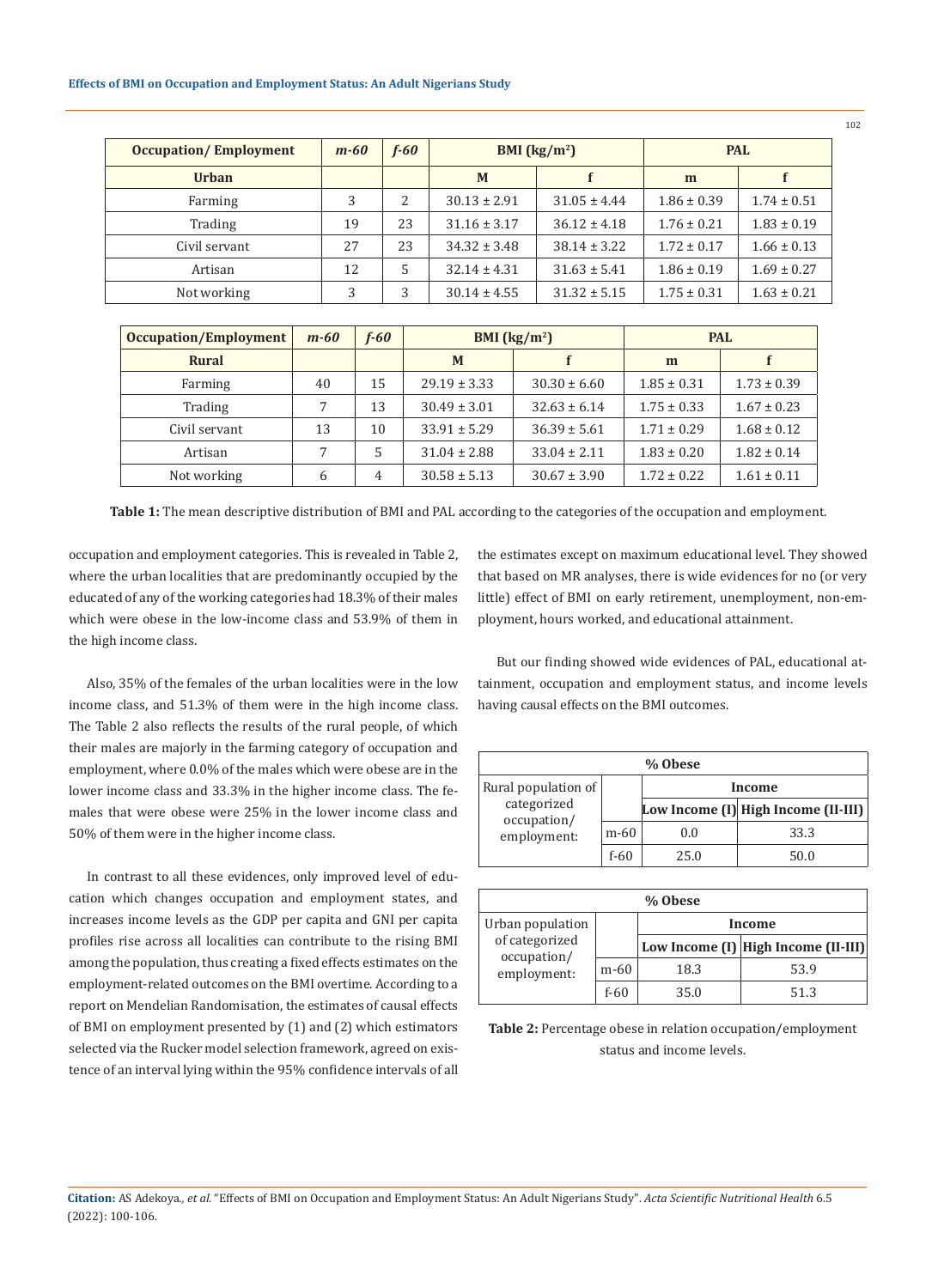

**Figure 1:** Occupation/Employment and BMI.



**Figure 2:** Occupation/Employment and PAL.

Figures 1 and 2, revealed our investigation based on observational analyses either physical or psychological (which are more subject to bias). This indicated that increased BMI was associated with a lower likelihood of being in work that involves more working hour, living in more deprived area, and with less income and education. Increased PAL was associated with the nature of the activities the participants were engaging with at home and in their occupation and employment. The mean values differed among the sexes for all the several outcomes across the employment categories.

#### **Discussion**

This study has some important strengths, which also serves as the importance to a larger population-based sample. Firstly, reasons for not working were established, and secondly we also showed the continuous use of BMI as a variable, of which its effects may not reflect the mechanisms pertaining to extremes of BMI distribution. Thirdly, the BMI outcome for each individual either low or high differs in relation to the employment or occupational status. The limitations to be noted in this study, range from [1] the measure of adiposity used (BMI), [2] the outcomes related to database in Nigeria population,  $[3]$  the analyses were observational and cross-sectional.

The BMI outcome is proportional to the PAL. Causal effects of types of occupation and employment state on the levels of income are not easily assessable, as the categorization of the occupation/ employment state may not fit exactly into analyses in relation to grouping of the income levels. The relationships were expressed as the overall population from farming to not working.

Randomization of the sample selection, made the findings to be a bit representative, as it cut across some healthier, wealthier, and better educated participants and reflective of the general population. The not working class, as seen in Table 1 and 2 are lower mostly among females, which can be attributed to caring for the family, lower educational attainment, resulting in not to be paid employment, and lower household income outcomes.

In comparison, employed people had lower chances of higher BMI as against the not working people with greater chances of higher BMI due to sedentarism and some other factor that may metabolic or hereditary. The level of occupation and employment determines the level of activities and the outcomes of the household income levels [36].

Previous works that investigated relationship between BMI, occupation and employment have conflicting results, which include traditional cohort studies [21], twin studies [22], longitudinal studies [23,24] and instrument variable studies [25].

The instrument variables included area-based mean BMI [25], area-based obesity prevalence [26,27], distance to closest exercise centre [27], child BMI [28,29], mean family BMI [30], parental BMI [31], sibling BMI [32], lagged BMI [33], and genes (i.e MR) [32,34].

The mixed results of these studies showed a lower probability of paid employment or occupation and lower wages. But inclusion of health covariates tended to have little effect on the results, meaning that discrimination may be a possible route through which BMI could affect employment or occupation outcomes [20,30].

**Citation:** AS Adekoya*., et al.* "Effects of BMI on Occupation and Employment Status: An Adult Nigerians Study". *Acta Scientific Nutritional Health* 6.5 (2022): 100-106.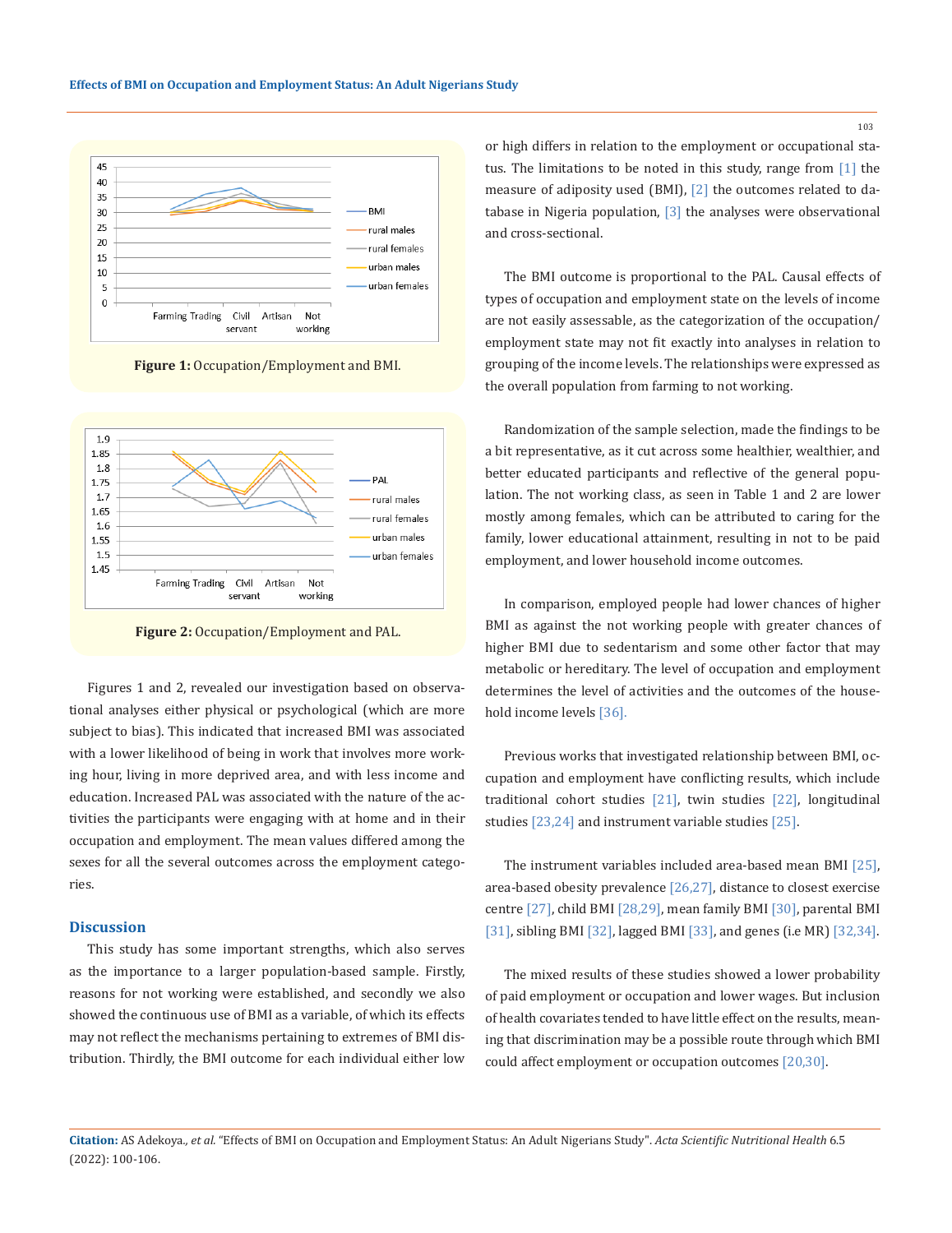Kinge reports that BMI affected employment via health. Sex differences were also reported in  $[27,30]$ , and regional BMI level plays role against which individuals can be compared [30]. BMI being a causal on sickness/disability and general adverse health consequences of obesity, and also a risk factor for many disorders, is associated with unemployment and poor health.

Clement., *et al.* [35], established the idea of health selection for unemployment by comparing the mortality rate in the unemployed against the "wear off" rate. They found no effect of BMI on unemployment risk, and that health selection for unemployment was not supported. However, this study evidence of higher BMI, higher risk of sickness/disability, reduced income [37] and higher deprivation which is a broad range phenomenon, is not just for the obese; but has been as a result of recent years rise in those of working age, out of work due to sickness and disability in many high GDP countries.

The findings on adverse unemployment of higher BMI seem largely limited to those experiencing disability, and not affecting employment rate; showing that early intervention through effective health care could help combat the adverse societal impacts of obesity.

Furthermore, quantification of the population impact through development of epidemiological and economical models could also help government in reducing obesity burden. Further future research, pilot studies, and modeling studies are needed to explore more cases, to inform, to formulate policies, and to intervene in new adiposity-related, employment-related, and occupation-related outcomes.

### **Acknowledgements**

This article has not been presented at any conference, but it's an extract from the original research conducted for Master degree. The author has the sole responsibility for the opinions expressed which were based on the results of research thesis from Federal University of Agriculture, Abeokuta, Nigeria. They are not attributed to the sponsors or the editors of this publication.

I acknowledged the contributions of the supervisors, reviewers and all other researchers and colleagues towards the success of this article.

The authors appreciate statistical support and expertise from the Statistical Consulting Group. We also thank the anonymous reviewers for feedback to improve the manuscript.

### **Author Contributions**

Conceived and designed the experiments. Performed the experiments. Analyzed the data. Wrote the first draft. Contributed to the final paper. All authors approved the final version.

### **Funding**

The authors received no specific funding for this project but acknowledges previous salary support from the Academics Works.

### **Bibliography**

- 1. [The GBD Obesity Collaborators. "Health effects of overweight](https://pubmed.ncbi.nlm.nih.gov/28604169/)  [and obesity in 195 countries over 25 years".](https://pubmed.ncbi.nlm.nih.gov/28604169/) *The New England [Journal of Medicine](https://pubmed.ncbi.nlm.nih.gov/28604169/)* 377 (2017): 13-27.
- 2. Wang YC., *et al*[. "Health and economic burden of the projected](https://pubmed.ncbi.nlm.nih.gov/21872750/)  [obesity trends in the USA and the UK".](https://pubmed.ncbi.nlm.nih.gov/21872750/) *Lancet* 378 (2011): [815-825.](https://pubmed.ncbi.nlm.nih.gov/21872750/)
- 3. Specchia ML., *et al*[. "Economic impact of adult obesity on](https://pubmed.ncbi.nlm.nih.gov/25320051/)  [health systems: a systematic review".](https://pubmed.ncbi.nlm.nih.gov/25320051/) *European Journal of Public Health* [25 \(2014\): 255-262.](https://pubmed.ncbi.nlm.nih.gov/25320051/)
- 4. Ogden CL., *et al*[. "Prevalence of obesity in the United States,](https://pubmed.ncbi.nlm.nih.gov/22617494/)  [2009-2010". NCHS data brief, no. 82. Hyattsville, MD: National](https://pubmed.ncbi.nlm.nih.gov/22617494/)  [Center for Health Statistics \(2012\).](https://pubmed.ncbi.nlm.nih.gov/22617494/)
- 5. [Bray GA. "Medical consequences of obesity".](https://pubmed.ncbi.nlm.nih.gov/15475229/) *The Journal of [Clinical Endocrinology and Metabolism](https://pubmed.ncbi.nlm.nih.gov/15475229/)* 89 (2004): 2583-2589.
- 6. Thompson D., *et al*[. "Lifetime health and economic conse](https://pubmed.ncbi.nlm.nih.gov/10527295/)quences of obesity". *[Archives of Internal Medicine](https://pubmed.ncbi.nlm.nih.gov/10527295/)* 159 (1999): [2177-2183.](https://pubmed.ncbi.nlm.nih.gov/10527295/)
- 7. Finkelstein EA., *et al*[. "The costs of obesity in the workplace".](https://pubmed.ncbi.nlm.nih.gov/20881629/)  *[Journal of Occupational and Environmental Medicine](https://pubmed.ncbi.nlm.nih.gov/20881629/)* 52 [\(2010\): 971-976.](https://pubmed.ncbi.nlm.nih.gov/20881629/)
- 8. Ostbye T., *et al*[. "Obesity and workers' compensation".](https://pubmed.ncbi.nlm.nih.gov/27608149/) *Archives [of Internal Medicine](https://pubmed.ncbi.nlm.nih.gov/27608149/)* 167 (2007): 766-773.

**Citation:** AS Adekoya*., et al.* "Effects of BMI on Occupation and Employment Status: An Adult Nigerians Study". *Acta Scientific Nutritional Health* 6.5 (2022): 100-106.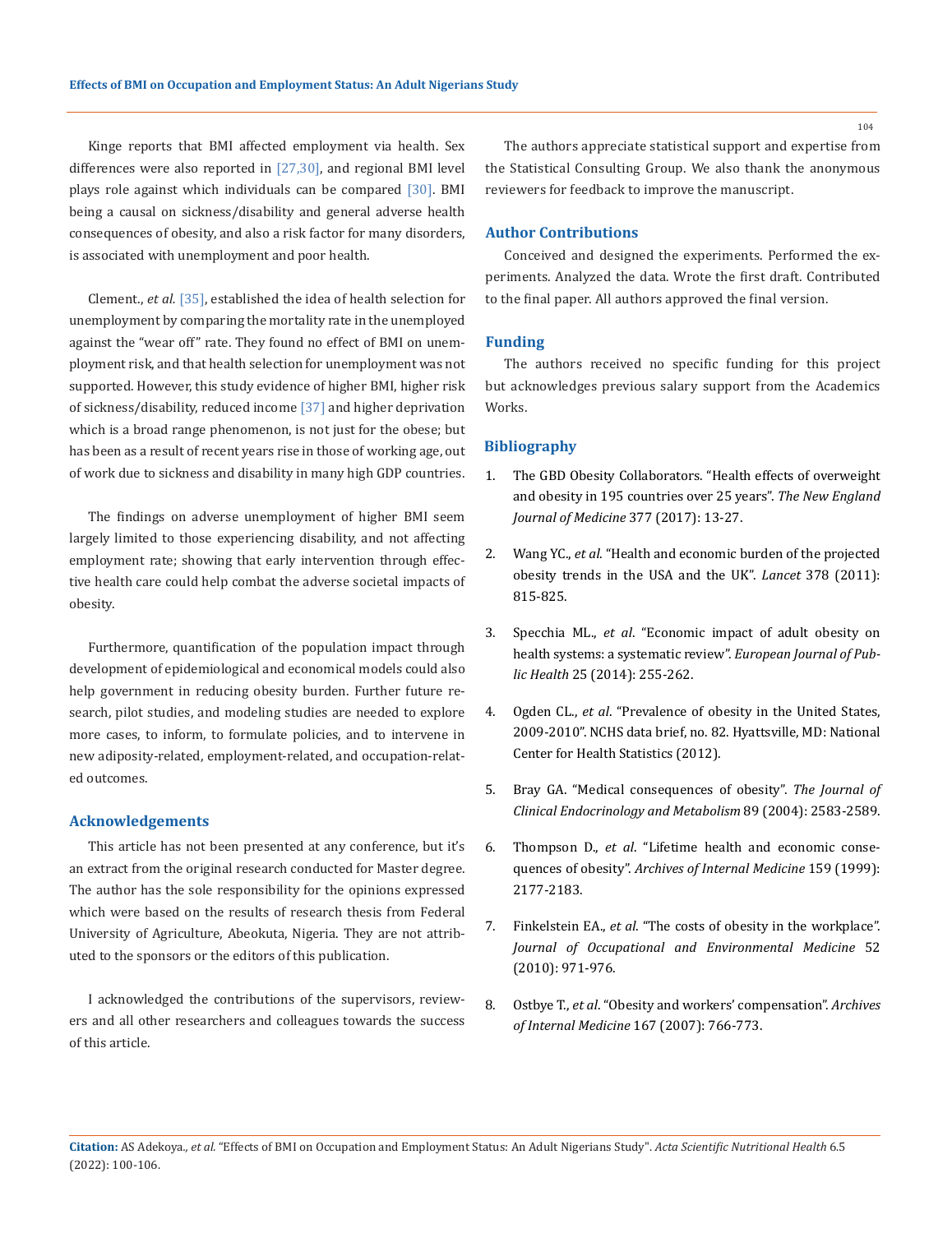- 9. [Dame Carol Black. "An independent review into the impact on](https://assets.publishing.service.gov.uk/government/uploads/system/uploads/attachment_data/file/573892/employment-outcomes-of-drug-or-alcohol-addiction-and-obesity-print.PDF)  [employment outcomes of drug or alcohol addiction, and obe](https://assets.publishing.service.gov.uk/government/uploads/system/uploads/attachment_data/file/573892/employment-outcomes-of-drug-or-alcohol-addiction-and-obesity-print.PDF)[sity. London, UK: Department for Work and Pensions \(2016\).](https://assets.publishing.service.gov.uk/government/uploads/system/uploads/attachment_data/file/573892/employment-outcomes-of-drug-or-alcohol-addiction-and-obesity-print.PDF)
- 10. Katikireddi SV., *et al*[. "Patterns of mortality by occupation in](https://pubmed.ncbi.nlm.nih.gov/29130073/)  [the United Kingdom, 1991-2011: a comparative analysis of](https://pubmed.ncbi.nlm.nih.gov/29130073/)  [linked census-mortality records over time and place".](https://pubmed.ncbi.nlm.nih.gov/29130073/) *Lancet Public Health* [2 \(2017\): e501-502.](https://pubmed.ncbi.nlm.nih.gov/29130073/)
- 11. Roelfs DJ., *et al*[. "Losing life and livelihood: a systematic review](https://pubmed.ncbi.nlm.nih.gov/21330027/)  [and meta-analysis of unemployment and all-cause mortality".](https://pubmed.ncbi.nlm.nih.gov/21330027/)  *[Social Science and Medicine](https://pubmed.ncbi.nlm.nih.gov/21330027/)* 72 (2011): 840-854.
- 12. Katikireddi SV., *et al*[. "Employment status and income as po](https://pubmed.ncbi.nlm.nih.gov/27593454/)[tential mediators of educational inequalities in population](https://pubmed.ncbi.nlm.nih.gov/27593454/)  mental health". *[European Journal of Public Health](https://pubmed.ncbi.nlm.nih.gov/27593454/)* 26 (2016): [814-816.](https://pubmed.ncbi.nlm.nih.gov/27593454/)
- 13. Puhl RM. "Bias, stigma, and discrimination. In: Cawley J, editor. The oxford handbook of the social science of obesity. Oxford: Oxford University Press (2012).
- 14. Roehling MV., *et al*[. "Moderators of the effect of weight on job](https://www.researchgate.net/publication/263605611_Moderators_of_the_effect_of_weight_on_job-related_outcomes_A_meta-analysis_of_experimental_studies)[related outcomes: a meta-analysis of experimental studies".](https://www.researchgate.net/publication/263605611_Moderators_of_the_effect_of_weight_on_job-related_outcomes_A_meta-analysis_of_experimental_studies)  *[Journal of Applied Social Psychology](https://www.researchgate.net/publication/263605611_Moderators_of_the_effect_of_weight_on_job-related_outcomes_A_meta-analysis_of_experimental_studies)* 43 (2013): 237-252.
- 15. Nowrouzi B., *et al*[. "Lost-time illness, injury and disability and](https://pubmed.ncbi.nlm.nih.gov/27518885/)  [its relationship with obesity in the workplace: a comprehen](https://pubmed.ncbi.nlm.nih.gov/27518885/)sive literature review". *[International Journal of Occupational](https://pubmed.ncbi.nlm.nih.gov/27518885/)  [Medicine and Environmental Health](https://pubmed.ncbi.nlm.nih.gov/27518885/)* 29 (2016): 749-766.
- 16. Townsend P., *et al*. "Health and deprivation: inequality and the North. London, UK: Routledge (1988).
- 17. Uauy., *et al*. "Obesity Trends in Latin America: Transiting from Under- to Overweight". *The Journal of Nutrition* (2001).
- 18. [Lohman TG and Martorell R. "Anthropometric standardiza](https://www.worldcat.org/title/anthropometric-standardization-reference-manual/oclc/15592588)tion reference manual". *[Human Kinetics Books](https://www.worldcat.org/title/anthropometric-standardization-reference-manual/oclc/15592588)*: Champaign, IL [\(1988\).](https://www.worldcat.org/title/anthropometric-standardization-reference-manual/oclc/15592588)
- 19. [National Center for Education Statistics. Early Childhood Lon](https://nces.ed.gov/ecls/)[gitudinal Program \(ECLS\) \(2017\).](https://nces.ed.gov/ecls/)
- 20. Bramming M., *et al*[. "BMI and labor market participation: a co](https://pubmed.ncbi.nlm.nih.gov/31544342/)[hort study of transitions between work, unemployment, and](https://pubmed.ncbi.nlm.nih.gov/31544342/)  sickness absence". *Obesity* [27 \(2019\): 1703-1710.](https://pubmed.ncbi.nlm.nih.gov/31544342/)
- 21. Virtanen M., *et al*[. "Lifestyle factors and risk of sickness ab](file:///D:/07-02-2022/PDF/ASNH/ASNH-21-RA-373/Lifestyle%20factors%20and%20risk%20of%20sickness%20absence%20from%20work:%20a%20multicohort%20study)[sence from work: a multicohort study".](file:///D:/07-02-2022/PDF/ASNH/ASNH-21-RA-373/Lifestyle%20factors%20and%20risk%20of%20sickness%20absence%20from%20work:%20a%20multicohort%20study) *Lancet Public Health* 3 [\(2018\): e545-554.](file:///D:/07-02-2022/PDF/ASNH/ASNH-21-RA-373/Lifestyle%20factors%20and%20risk%20of%20sickness%20absence%20from%20work:%20a%20multicohort%20study)
- 22. [Behrman JR and Rosenzweig MR. "The returns to increasing](https://economics.sas.upenn.edu/pier/working-paper/2001/returns-increasing-body-weight)  [body weight. Universityof Pennsylvania, USA: Penn Institute](https://economics.sas.upenn.edu/pier/working-paper/2001/returns-increasing-body-weight)  [for Economic Research \(PIER\) Working Paper Series \(2001\).](https://economics.sas.upenn.edu/pier/working-paper/2001/returns-increasing-body-weight)
- 23. Jusot F., *et al*[. "Job loss from poor health, smoking and obesity:](https://pubmed.ncbi.nlm.nih.gov/18339826/)  [a national prospective survey in France".](https://pubmed.ncbi.nlm.nih.gov/18339826/) *Journal of Epidemiol[ogy Community Health](https://pubmed.ncbi.nlm.nih.gov/18339826/)* 62 (2008): 332-337.
- 24. Robroek SJW., *et al*[. "The contribution of overweight, obesity,](https://pubmed.ncbi.nlm.nih.gov/23460255/)  [and lack of physical activity to exit from paid employment: a](https://pubmed.ncbi.nlm.nih.gov/23460255/)  metaanalysis". *[Scandinavian Journal of Work, Environment and](https://pubmed.ncbi.nlm.nih.gov/23460255/)  Health* [39 \(2013\): 233-240.](https://pubmed.ncbi.nlm.nih.gov/23460255/)
- 25. [Morris S. "Body mass index and occupational attainment".](https://pubmed.ncbi.nlm.nih.gov/16290234/)  *[Journal of Health Economics](https://pubmed.ncbi.nlm.nih.gov/16290234/)* 25 (2006): 347-64.
- 26. [Morris S. "The impact of obesity on employment".](https://www.ncbi.nlm.nih.gov/pmc/articles/PMC6338917/) *Labour Economics* [14 \(2007\): 413-433.](https://www.ncbi.nlm.nih.gov/pmc/articles/PMC6338917/)
- 27. [Sari N and Osman BA. "The effect of body weight on employ](https://www.ncbi.nlm.nih.gov/pmc/articles/PMC6964544/)[ment among Canadian women: evidence from Canadian data".](https://www.ncbi.nlm.nih.gov/pmc/articles/PMC6964544/)  *[Canadian Journal of Public Health](https://www.ncbi.nlm.nih.gov/pmc/articles/PMC6964544/)* 109 (2018): 873-881.
- 28. [Cawley J. "An instrumental variables approach to measuring](https://pubmed.ncbi.nlm.nih.gov/11130815/)  [the effect of body weight on employment disability".](https://pubmed.ncbi.nlm.nih.gov/11130815/) *Health Services Research* [35 \(2000\): 1159-1179.](https://pubmed.ncbi.nlm.nih.gov/11130815/)
- 29. [Kinge JM. "Body mass index and employment status: a new](https://pubmed.ncbi.nlm.nih.gov/27054482/)  look". *[Economics and Human Biology](https://pubmed.ncbi.nlm.nih.gov/27054482/)* 22 (2016): 117-125.
- 30. [Brunello G and D Hombres B. "Does body weight affect wag](https://pubmed.ncbi.nlm.nih.gov/17174614/)es? Evidence from Europe". *[Economics and Human Biology](https://pubmed.ncbi.nlm.nih.gov/17174614/)* 5 [\(2007\): 1-19.](https://pubmed.ncbi.nlm.nih.gov/17174614/)
- 31. Lindeboom M., *et al*[. "Assessing the impact of obesity on labor](https://pubmed.ncbi.nlm.nih.gov/20864420/)  market outcomes". *[Economics and Human Biology](https://pubmed.ncbi.nlm.nih.gov/20864420/)* 8 (2010): [309-319.](https://pubmed.ncbi.nlm.nih.gov/20864420/)
- 32. [Norton EC and Han E. "Genetic information, obesity, and labor](https://www.ncbi.nlm.nih.gov/pmc/articles/PMC3852680/)  market outcomes". *Health Economic* [17 \(2008\): 1089-1104.](https://www.ncbi.nlm.nih.gov/pmc/articles/PMC3852680/)
- 33. [Cawley J. "The impact of obesity on wages".](https://www.jstor.org/stable/3559022) *The Journal of Human Resources* [39 \(2004\): 451-474.](https://www.jstor.org/stable/3559022)

**Citation:** AS Adekoya*., et al.* "Effects of BMI on Occupation and Employment Status: An Adult Nigerians Study". *Acta Scientific Nutritional Health* 6.5 (2022): 100-106.